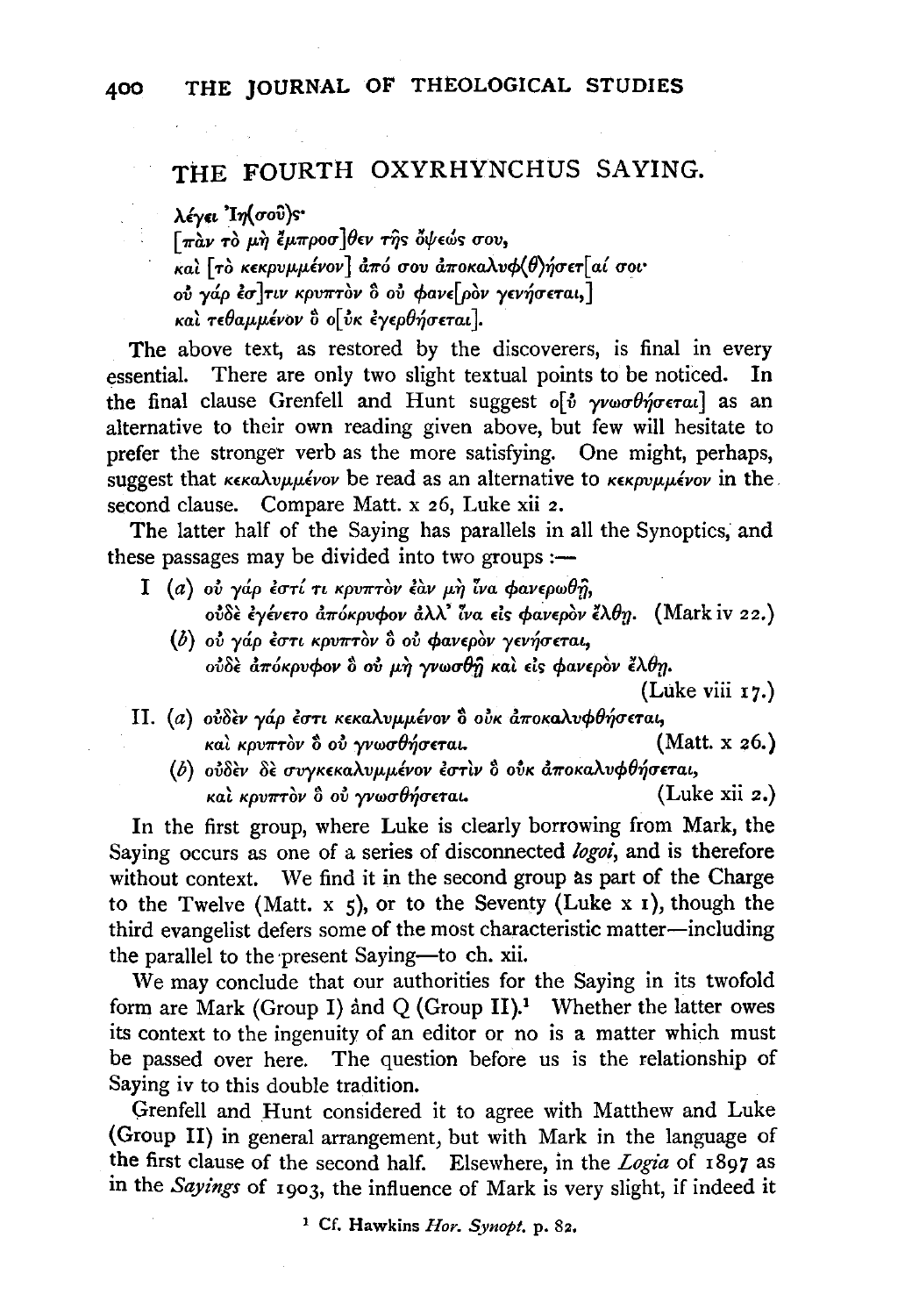exists, while that of Matthew and Luke is strongly marked. Now the first clause of the second half of Saying iv coincides word for word with the Lucan parallel in Group I, and it therefore seems likely that Mark must be left out of the matter. On the other side, the relationship between the Saying and Group II seems to extend beyond arrangement.  $\frac{\partial \pi}{\partial x}$ *αποκαλν*- $\phi\theta\eta$ oeral is peculiar to the Q version, and this suggests that another Q word, *κεκαλυμμένον*, should be read in place of *κεκρυμμένον*, as already noted. I think, therefore, that it may be claimed that the Saying is dependent partly upon the Q tradition, partly upon the Lucan version of Mark's tradition.

This, together with the novel first and fourth clauses, calls for explanation. What has happened to form the Saying seems to be as follows. The final clause either grew up naturally, or (as is more likely in view of the dependence of the third clause upon Luke viii) was deliberately substituted for that of the version of Group I. This Saying was contaminated with the form of Group II, and its first clause superseded the second clause of Group II, which it closely resembles. In consequence, the first clause of Group II was pushed out of the parallelism, but was retained by prefixing a totally new first clause. It is significant that this clause contains the Johannine word  $\delta \psi$ *is.* 

Is Saying iv an extract? If so, in view of its relationship to Group II, we must assign it to a version of the Charge to the Apostles (or to the Seventy), though the final clause indicates that the immediate connexion must have been other than Synoptic. The *Introduction* to the Sayings has been put forward as fatal· to theories of extraction, for with what face could an excerptor offer his pillage from known Gospels as a Collection based upon the authority of Thomas ? This objection is insuperable if its premisses are sound, but there are reasons which lead one to believe that Thomas was not claimed as an authority for the Sayings by the author of the *Introduction,* but was only casually mentioned.1 Relying on those reasons I venture to treat this matter as still open.

The use of the second person singular in this Saying is remarkable. In the first place it gives a precision and directness which an independent *logos* would hardly be likely to preserve. This in itself creates a presumption that what we have here is an extract. Secondly, no Synoptist represents the Saying as addressed to an individual. If we can find a version of the Charge in which an individual is addressed, it will be almost certain that the Saying is extracted from such a version, and we may possibly find out its place of origin. Now the author of the pseudo-Clementine epistle  $(\S \S)$  has a fragment of the Charge. (λέγει γαρ ο Κύριος·) Έσεσθε ως αρνία έν μέσω λύκων. αποκριθείς

1 See my note, *J.T.S.* xiii p. 75·

VOL. XIV. Dd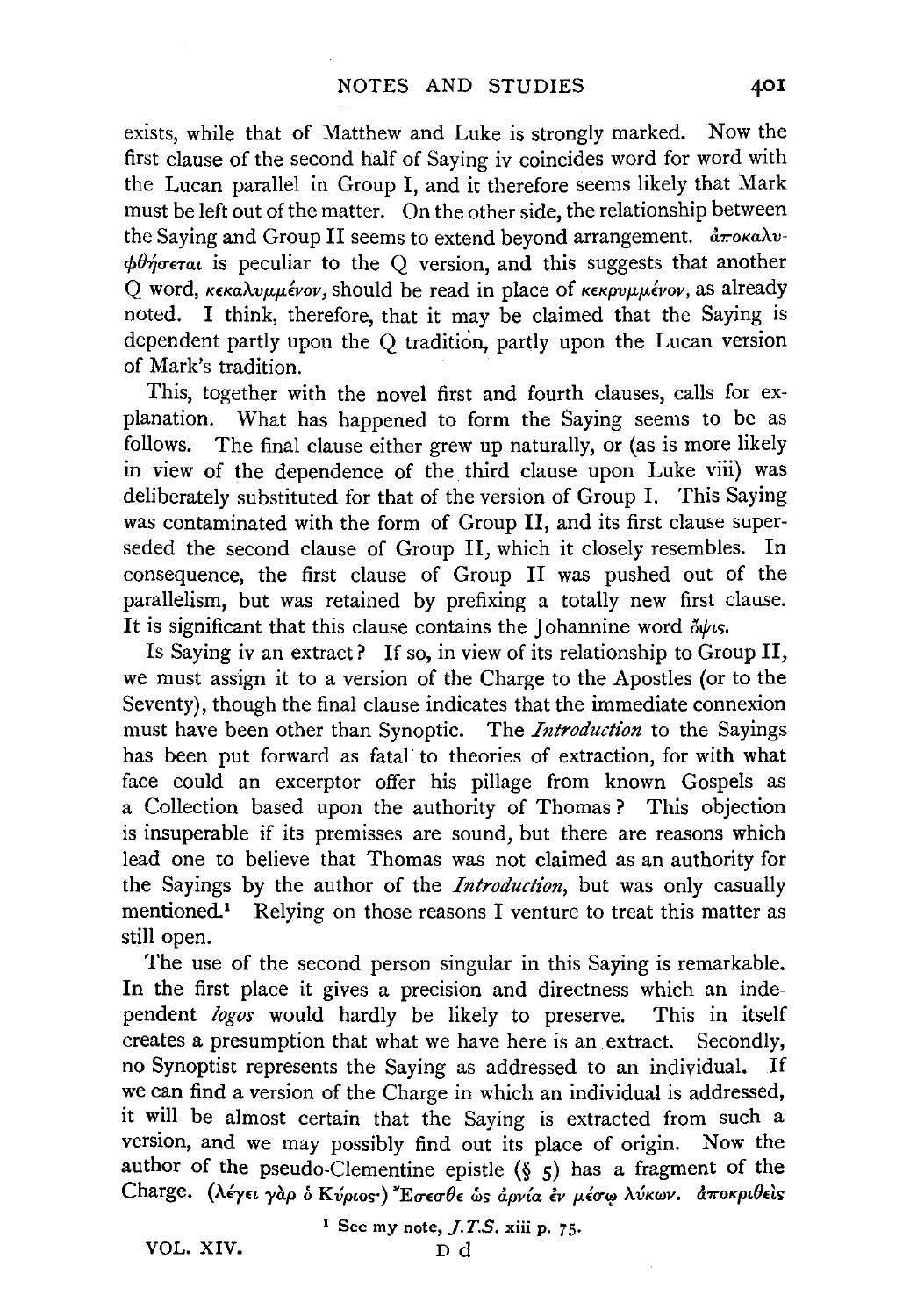δε δ Πέτρος αύτω λέγει 'Εάν ούν διασπαράξωσιν οι λύκοι τα άρνία; είπεν δ Ίησούς τω Πέτρω Μή φοβείσθωσαν τα άρνία τους λύκους μετα το άποθανείν αύτά, και ύμεις μη φόβεισθε τους αποκτείνοντας ύμας και μηδεν ύμιν δυνάμενους ποιείν· άλλα φοβείσθε τον μετα το αποθανείν ύμως έχοντα εξουσίαν ψυχής και σώματος του βαλείν είς γέενναν πυρός. In this citation from an unnamed Gospel we have the monologue broken by an interlocutor-St Peter. May not our Saying have been in answer to another question? I will venture to suggest what this may have been.

A noteworthy deviation from the Synoptic version in the Clementine passage is the oxymoron, 'those that kill you, and can do nothing to  $you'$ . We shall see presently that the question put by St Peter is a rhetorical trick to give variety. And the oxymoron may be intended to lead up to another question, which would have been somewhat as follows: αποκριθείς δε ο Πέτρος λέγει Κύριε, πως λέγεις τους αποκτείνοντας ήμας μηδεν ήμιν δυνάσθαι ποιείν; The reply to such a question might well be in the form of our Saying: 'You do not understand this now,' but later it will become clear, for that which is hidden shall be revealed, and that which is buried shall be raised  $up$ . The striking fourth clause becomes very apt in such a context.

If, then, the Saying is a fragment from the Gospel used by pseudo-Clement, what was this Gospel? Lightfoot and Harnack have consigned all pseudo-Clement's citations to the Egyptian Gospel. The main ground for so doing is that one of them appears to belong to the Salome dialogue which is quoted by Clement of Alexandria from that Gospel. This may be so, though the Egyptian Gospel need not have been the sole record of the material contained in that dialogue.<sup>2</sup> But if pseudo-Clement used this Gospel once, the fact does not prove that he used no other; indeed, it would be hard to find a more complete contrast than that between the Salome dialogue on the one hand, and the remaining Clementine citations on the other. Let us recall that these last are Synoptic in character and of the type of the first and third Gospels. What little we actually know of the Egyptian Gospel does not accord with this.<sup>3</sup>

Now the pseudo-Clementine fragment of the Mission Charge shews a peculiar rhetorical structure. It commences with an abrupt statement: 'Ye shall be as lambs in the midst of wolves.' In its brevity and obvious incompleteness this is surely designed to lead on to the question which follows-a question, however, which is not particularly intelligent. This put, the monologue precedes by way of formal reply. The

<sup>2</sup> e.g. the Saying about 'trampling on the Garment of Shame' occurs in the Oxyrhynchus Gospel fragment (Ox. Pap. iv 655).

<sup>3</sup> Batiffol Revue Biblique, 1897, pp. 513-515.

<sup>&</sup>lt;sup>1</sup> Cf. John xiii 7.